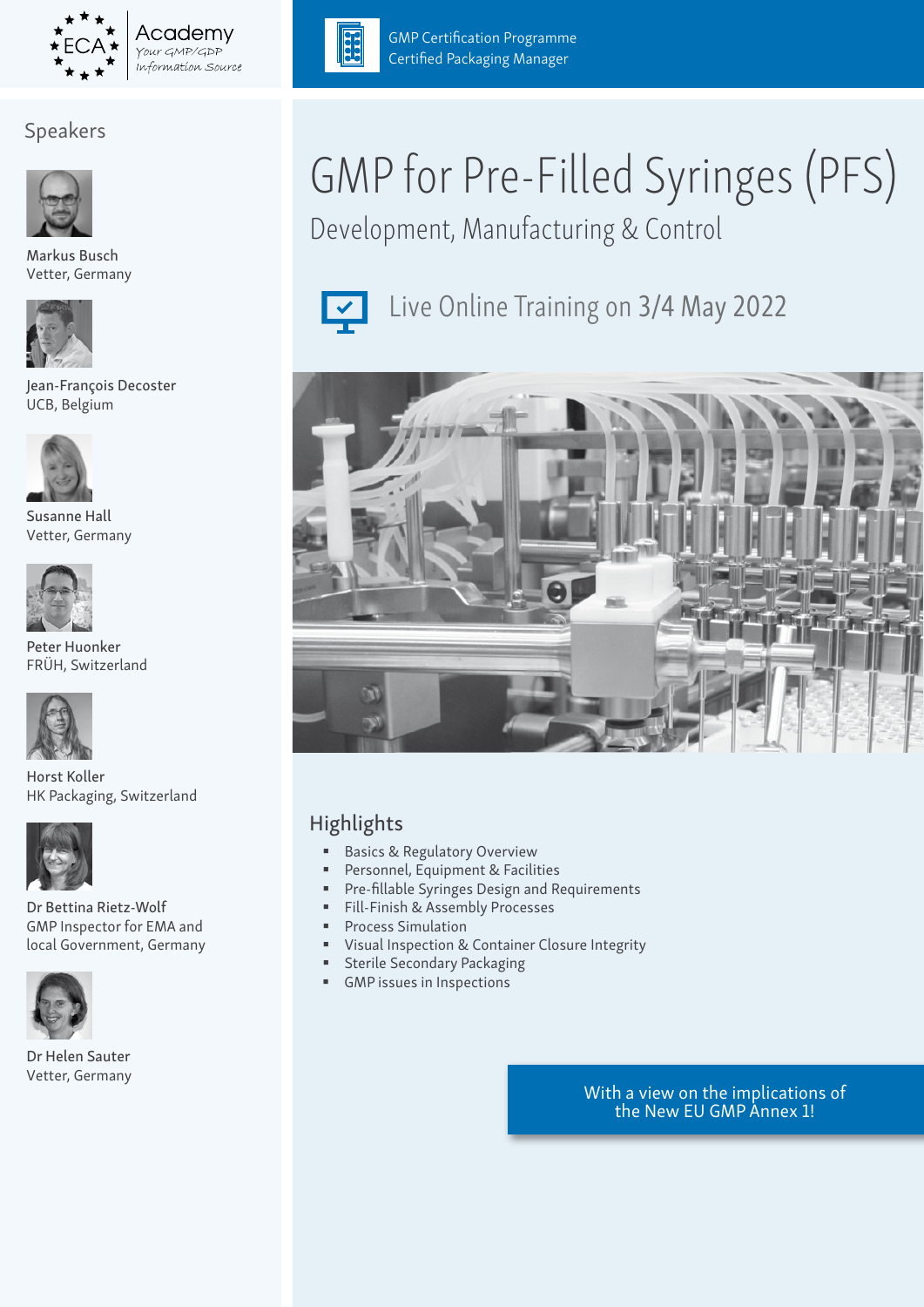# Programme

# **Objectives**

In this live online course you will learn which requirements for pre-fillable syringes as a packaging material are defined by the regulations. You get to know all aspects of the manufacture of pre-fillable syringes that influence the filling process and the quality of the final product. In addition practice-oriented videos and case studies will guide you through the relevant production processes, simulations and controls for pre-filled syringes.

# Background

Currently there is a growing demand in the development of prefillable syringes (e.g. ready-to-fill, ready-to-use, sterile clean filling) for several enhanced Biotech applications (i.e. for the final product, the Pre-filled Syringe). However, new GMP requirements, also for the sterile packaging material (e.g. regarding validation of the sterilization procedure for the syringe), will apply with the upcoming revised EU GMP Annex 1 entitled "Manufacture of Sterile Products".

This event will therefore deal with the current discussions and trends in the manufacture of pre-filled syringes:

- GMP requirements for pre-fillable syringes / devices
- PFS Design & Safety Systems
- **Alternatives to glass**
- GMP Requirements for personnel, cleanrooms, equipment & facilities
- **Processing of pre-filled syringes**
- Auto-injector Assembling
- **Sterile secondary packaging**
- Observations during GMP inspections

The presentations will be provided in a practice-oriented way (e.g. via videos) from the different viewpoints of authorities, suppliers of packaging materials / devices / services (including sterilization activities), and the pharmaceutical industry.

# Target Audience

This online event is designed for employees working in the pharmaceutical industry (including drug device combination products), for suppliers of packaging materials & devices and to all who have to deal with the manufacture, control and release of prefilled syringes. They key areas are

- **Sterile Production**
- **Packaging material / Device development**
- Manufacturing / Processing / Assembling
- 
- Quality Control Quality Assurance



# Programme Day 1



Provisional timetable, the actual schedule may vary depending on the situation.

09.00 – 09.15 h Welcome / Introduction

09.15 – 11.00 h Basics & Regulatory Overview / GMP Issues in Inspections

- Applicable regulations and guidance
- The new Annex 1 Personnel:
	- Qualification & disqualification
	- **Training**
	- Protective clothing
	- Gowning and gowning validation
	- Personnel Monitoring

11.00 – 11.15 h Short Break

# 11.15 – 12.15 h

PFS made from Glass or Polymer

- Materials
- Manufacturing
- Sterilization methods
- Design
- Pros and Cons



12.45 – 13.45 h Break

#### 13.45 – 14.45 h

PFS and Needle Safety Systems

- Regulatory Requirements
- Active vs. Passive Systems
- Design Considerations
- **Examples**

#### 14.45 – 15.45 h

Fill-Finish Processes for Prefilled Syringes

- Bulk and pre-sterilized
- RABS and isolators
- Annex 1

15.45 – 16.00 h Short Break

16.00 – 16.45 h Pen-and Auto Injector Assembly Processes

 Assembly processes of the syringes into injection devices (auto-injectors, safety systems, etc.)

16.45 – 17.15 h Q&A Session 2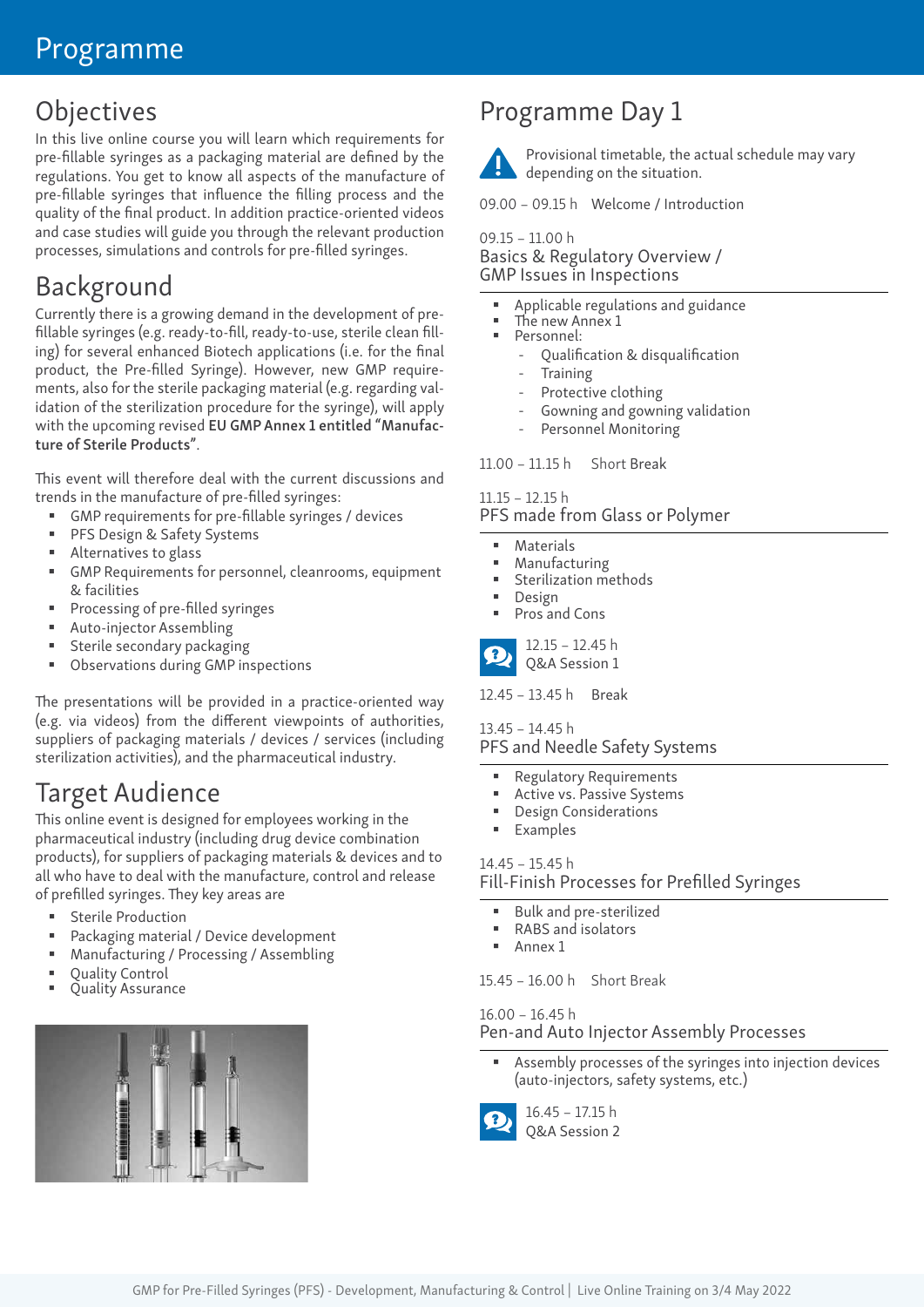# Programme Day 2

#### 09.00 – 09.45 h Container Closure Integrity

- Requirements for CCIT
- Method development and validation

#### 09.45 – 10.45 h Process Simulation / Media Fill

- Media Fill Design
- **Worst-case parameters & requirements**
- Validation of processes with Media Fills
- **Trends with regards to Media Fills**

10.45 – 11.00 h Break

11.00 – 11.45 h Visual Inspection

- Requirements
- Method development and validation
- AQL testing
- Automated vs. semi-automated vs. manual inspection



Sterile Secondary Packaging: Case Study

**CERTERCATE** arang.<br>Silah sahiji Serata Bahasara 

- Sterile secondary packaging of PFS
- Validation of sterilization methods



Q&A Session 3

### Your Benefits

#### Internationally Acknowledged Certificate from ECA Academy

The EU GMP Guide requires: $_{n}$ ... All personnel should be aware of the principles of Good Manufacturing Practice that affect them and receive initial and continuing training,... This is why you receive an acknowledged participant certificate, which lists the contents of the Live Online Training in detail and with which you document your training.



#### This Training Course is recognized for the GMP/GDP Certification Scheme

 Building on your education the ECA GMP/GDP certification programmes provide you with the appro piate supplement to acquire this qualification. This Live Online Training is the first element for your additional certification. Simply choose any three courses within the programme according to your professional interest. Your certificate is then valid for two years. To renew it, you can pick any training from the ECA courses and conferences list within that two-years period – allowing you to broaden your knowledge in GMP and GDP compliance. Please find more information at www.gmp-certification.org





#### Markus Busch, Vetter, Germany

Markus has been working at Vetter since November 2017 as Manager Technology & Process Transfer in

the area of aseptic process transfers. Before that, he worked in the Manufacturing Science and Technology department of the downstream division for Boehringer-Ingelheim. He graduated with a Master of Science in Chemical Engineering and Process Engineering from the KIT in 2015.



Jean-François Decoster, UCB, Belgium Jean-François holds a Master Degree in Chemical Engineering from the Brussels Industrial Superior

School. After 5 years of experience with Eli Lilly & Co in Packaging Development, he joined UCB in 2005 where he took increasing responsibilities in Primary Packaging Development. Since 2010, he has been the Head of Primary Packaging Development for UCB. Currently he is Director & Head of Devices & Delivery Systems Science.



#### Susanne Hall, Vetter, Germany

Susanne originally started at Vetter in 1993 in Packaging QC including conducting of supplier audits. After holding several positions in Development Servic-

es, Packaging Development & Primary Packaging Development, she is currently Head of the Department Secondary Packaging & AVI Projects.



#### Peter Huonker, FRÜH, Switzerland

Peter was a Microbiology Lab Supervisor at Zimmer GmbH, responsible for sterilization processes, among other things. Since the beginning of 2018, he

has been Head of Quality Management at Früh Verpackungstechnik AG. Among other things, he is responsible for deviations, complaints, CAPA, Change Control, Environmental Monitoring, internal and external audits for medical products and packaging processes.



#### Horst Koller, HK Packaging, Switzerland

Prior to becoming a consultant, Horst worked for Abbott Diagnostic and SCHOTT Pharmaceutical Packaging with a total of more than 20 years industry ex-

perience. His consulting company is focusing on Technical, Regulatory and QM Support around Primary and Secondary Packaging Systems including Medical Devices. He is an active member within the technical ISO Committees TC76 and TC84 as well as an active speaker on international conferences.



### Dr Bettina Rietz-Wolf, GMP Inspector for EMA and local Government, Germany

Bettina is a pharmacist and GMP Inspector for the District Government of Baden-Württemberg and the

EMA and performs GMP inspections worldwide. She was head of the German expert group EFG3 "Manufacturing of sterile products" at the ZLG.



Dr Helen Sauter, Vetter, Germany

Helen received her Ph. D. in microbiology at the University of Stuttgart-Hohenheim. She has been working for Vetter since 2013. Currently she holds the po-

sition of Director QA – Sterility Assurance/Lab Operation/ Training systems.